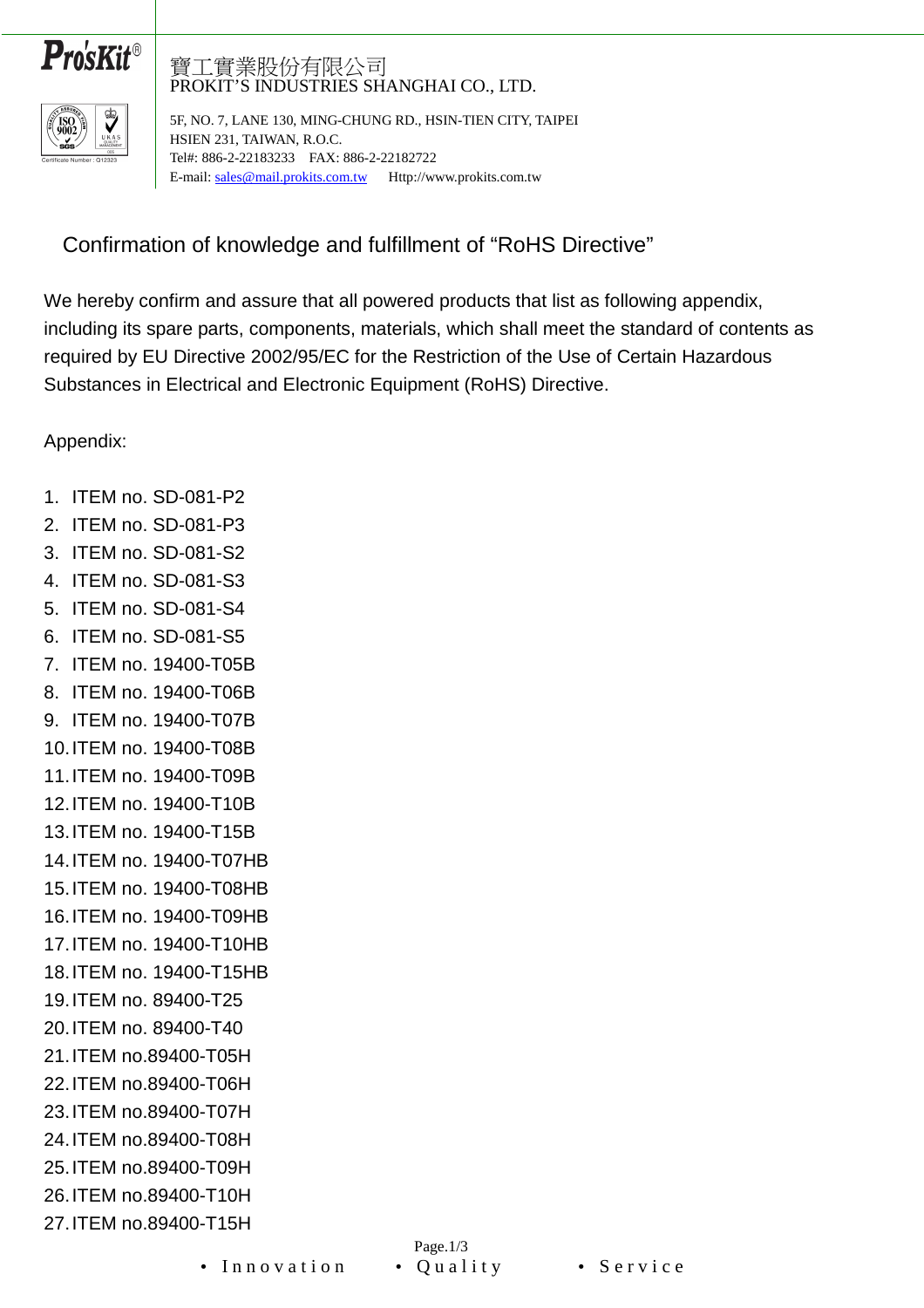



## 寶工實業股份有限公司 PROKIT'S INDUSTRIES SHANGHAI CO., LTD.

5F, NO. 7, LANE 130, MING-CHUNG RD., HSIN-TIEN CITY, TAIPEI HSIEN 231, TAIWAN, R.O.C. Tel#: 886-2-22183233 FAX: 886-2-22182722 E-mail: sales@mail.prokits.com.tw Http://www.prokits.com.tw

28. ITEM no.89400-T20HL 29. ITEM no.89401A 30. ITEM no.89401B 31. ITEM no.89402A 32. ITEM no.89402B 33. ITEM no.89405A 34. ITEM no.89405B 35. ITEM no.89407A-L 36. ITEM no.89407B-L 37. ITEM no.89410A 38. ITEM no.89410B 39. ITEM no.89412A 40. ITEM no.89412B 41. ITEM no.89413A 42. ITEM no.89413B 43. ITEM no.89414A 44. ITEM no.89414B 45. ITEM no.89416A 46. ITEM no.89416B 47. ITEM no.SD-081-TRI00 48. ITEM no.SD-081-TRI0 49. ITEM no.SD-081-TRI1 50. ITEM no.SD-2400-S4 51. ITEM no.SD-2400-S6 52. ITEM no.SD-2400-S8 53. ITEM no.SD-2400-S10 54. ITEM no.SD-2404 55. ITEM no. 8PK-3502 56. ITEM no. 8PK-2061 57. ITEM no. 8PK-2062 58. ITEM no. 8PK-2063 59. ITEM no. 8PK-509 60. ITEM no. 1PK-SD006 61. ITEM no. 8PK-5232N 62. ITEM no. 8PK-5141N 63. ITEM no. 8PK-509 64. ITEM no. 1PK-606A

Page.2/3 • Innovation • Quality • Service